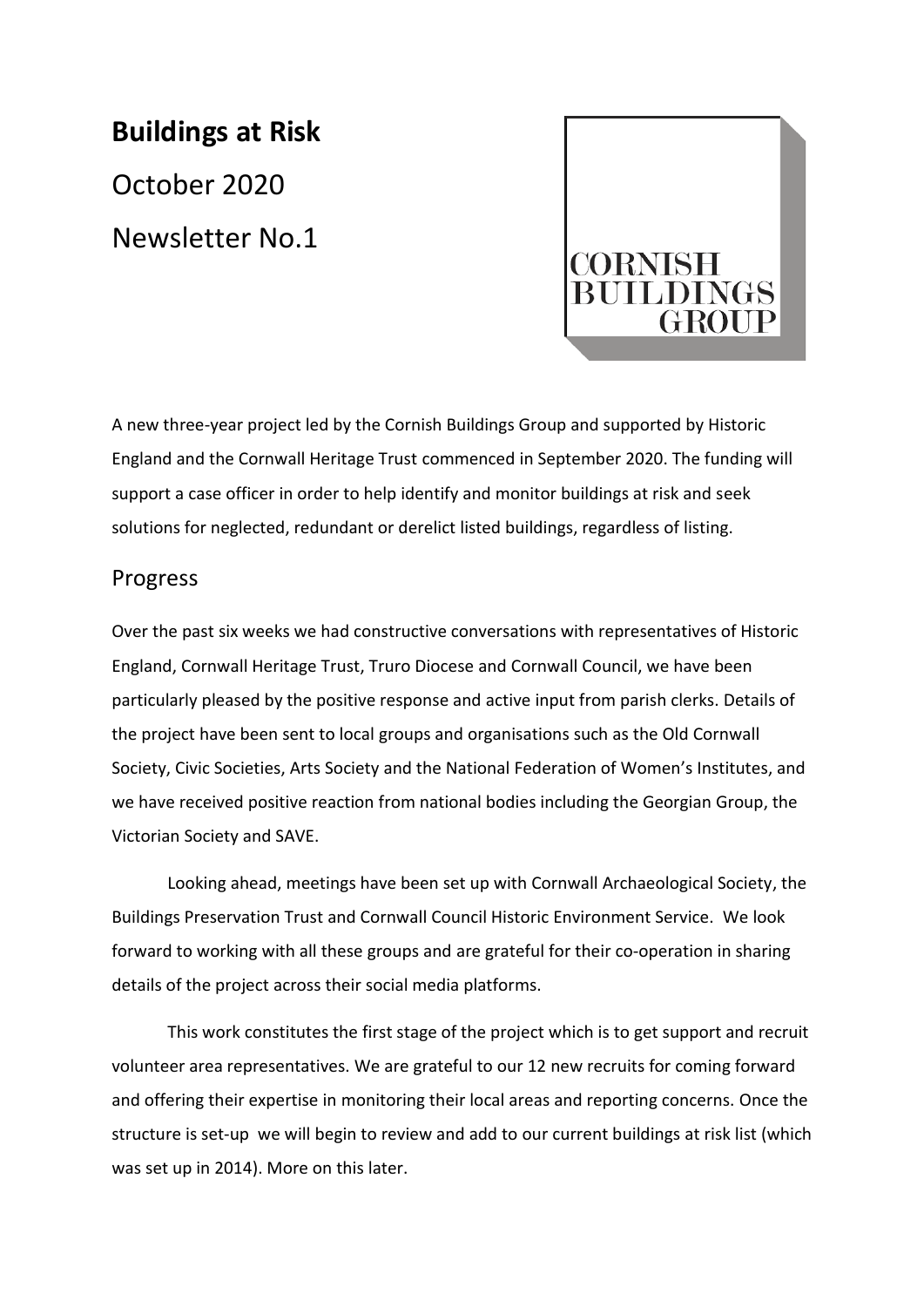## How can you follow the project?

Our main platforms to disseminate the project will be a Wordpress blog <https://buildingsatrisk.wordpress.com/> and our website <https://sites.google.com/site/cornishbuildingsgroup/home> Updates and alerts will be shared via our Twitter feed @CbgCornwall

To keep up-to-date on the project please follow our blog, when we have something to say you will receive an alert. Or you can follow us on Twitter.

We would like to thank those who have already made contact. It seems that some of our early focus should concentrate around building types.

## Churches



**St Paul's, Penzance 1843 in the early-English style by john Matthews with additions 1893 by J. W. Trounson**. **Porch 1886 by Silvanus Trevail. Good 19th century stained glass recently highlighted in an article by the** *British Society of Master Glass Painters.*

Churches are a concern, something that is reflected in Historic England's Heritage at Risk Register 2020 [https://historicengland.org.uk/images-books/publications/har-2020](https://historicengland.org.uk/images-books/publications/har-2020-registers/sw-har-register2020/) [registers/sw-har-register2020/](https://historicengland.org.uk/images-books/publications/har-2020-registers/sw-har-register2020/)

Cornish churches currently closed are St Paul's, Truro; St Ruan Major (a ruin); St Pinnock; St Nicholas, Tresmere and St Torney, North Hill. In addition, 20 churches are deemed at risk through findings in their architect surveys.

St Paul's, Penzance is a real concern , a church that has been closed for two decades, sold by the Duchy of Cornwall in June 2020 for a reported £112,000 and now back on the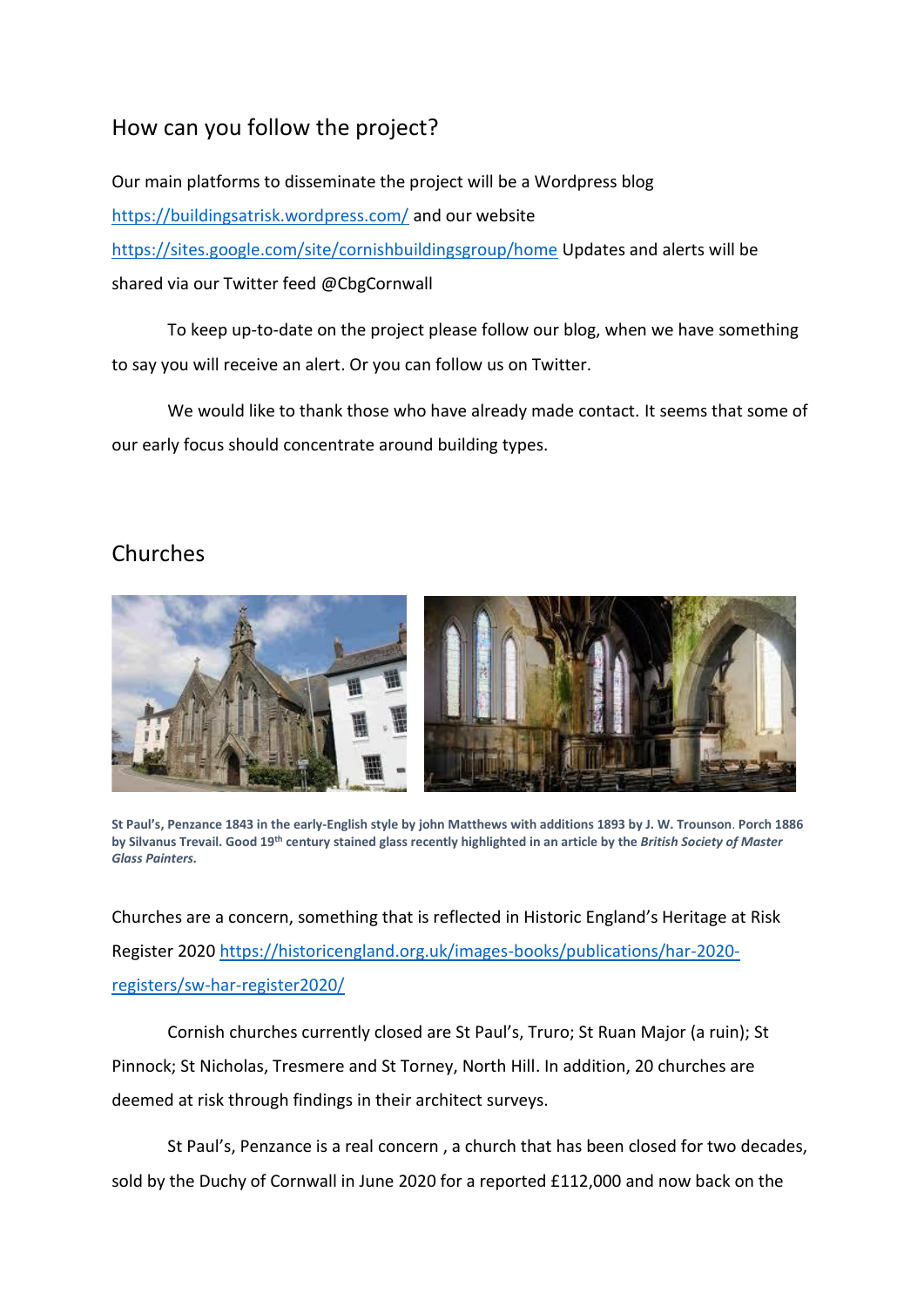market again for a guide price of £50,000 [https://www.primelocation.com/for](https://www.primelocation.com/for-sale/commercial/details/56634314)[sale/commercial/details/56634314](https://www.primelocation.com/for-sale/commercial/details/56634314)

Please note our online petition to save St Paul's, Truro from demolition is till online at <https://you.38degrees.org.uk/petitions/save-st-paul-s-church-truro> please take a minute to take us up to 2,000 signatures.

### Mine Engines

Concerns have been expressed regards the condition of Budnic chimney stack, Marke valley Mine at Upton Cross, St Aubyn Mine near St Day and New Chiverton Mine near Perranporth. The great news about funding for repairs at Great Wheal Busy <https://wordpress.com/post/buildingsatrisk.wordpress.com/220> only sharpens our focus on Cornwall's rich and varied industrial past. We would be glad to hear of any industrial buildings at risk in your areas.



**The failing structure at St Aubyn mine near St Day. At the Marke Valley copper mine three engine houses remain. Two chimney stacks remain but in much need of stabilisation. The third has collapsed.**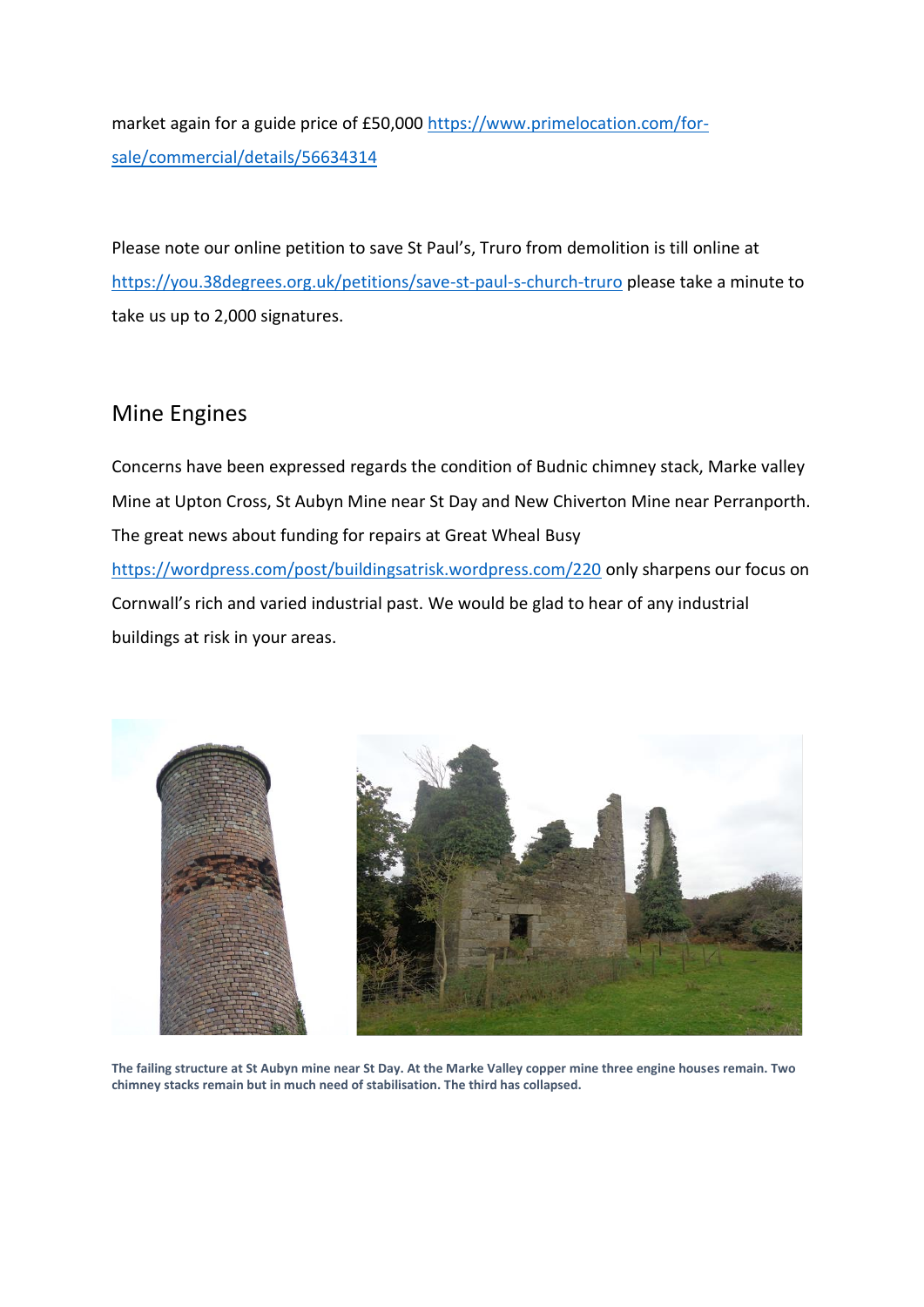#### High Streets

The Cornish Buildings Group welcome the award by Historic England of up to £1.68m for the Redruth High Street Heritage Action Zone [https://historicengland.org.uk/services](https://historicengland.org.uk/services-skills/heritage-action-zones/redruth/)[skills/heritage-action-zones/redruth/](https://historicengland.org.uk/services-skills/heritage-action-zones/redruth/)

This money will support Cornwall Council and other partners to complete the transformation of Redruth into a 21st century market town, broadening its function to attract a wider range of users and investors. It will focus on the repair and repurposing of historic buildings, including the Buttermarket (previous winner of a Cornish Buildings Group award), to provide new homes, business premises and creative spaces. The Heritage Action Zone will also capitalise on the strong arts and creative scene in Redruth, working with organisations including Creative Kernow and Kresen Kernow (Cornwall's new archive centre) to develop exciting activities to celebrate the town's rich history and successful regeneration.

The Cornish Buildings Group is mindful of the health of our Conservation Areas and individual buildings at risk in town centres, one example being this Arts and Crafts style building in High Street, Falmouth (right). The building dates to c.1905 but we are not sure of its original use? If anyone has any more details please make contact.

We have also recently learnt of two early 19<sup>th</sup> century, Grade II listed, houses in Castle Street, Liskeard (below), which make a significant contribution to the streetscape but have been woefully neglected. These have just come onto the open market. [https://www.primelocation.com/for](https://www.primelocation.com/for-sale/details/56634291)[sale/details/56634291](https://www.primelocation.com/for-sale/details/56634291)

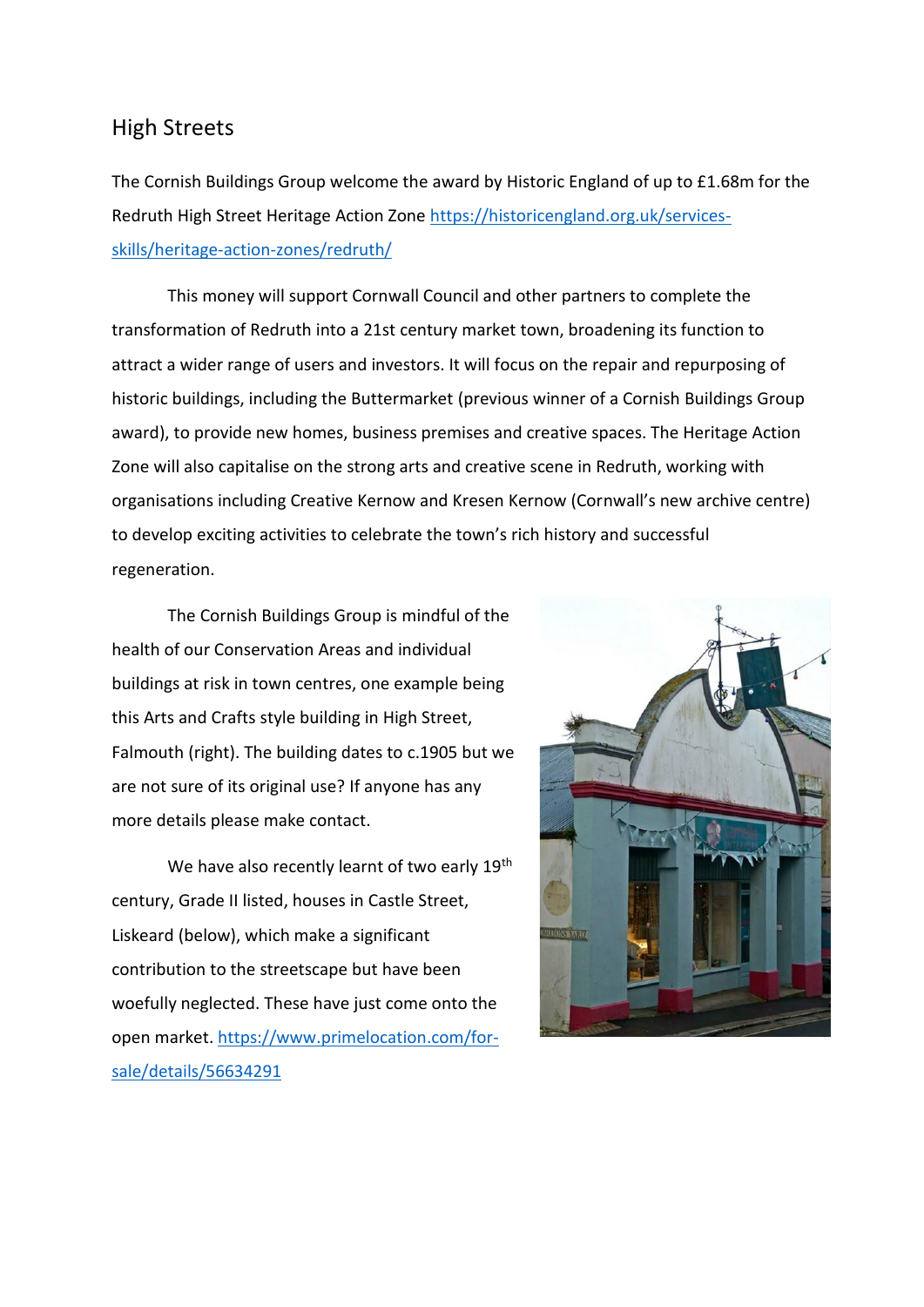

**Grade II listed houses in Liskeard in Castle Street.**

#### More concerns

While these building types are important, they by no means reflect all the concerns raised. So far, we have received details of three 19<sup>th</sup> century workshop buildings in poor condition in our towns; a Methodist Chapel; a former hotel; a country house by the Cornish architect Silvanus Trevail; a corrugated garage building and a farm. In addition, some concerns raised over the welfare of an important scheduled monument. We will be looking at these individual cases in the near future and will report back.



**Buildings that are not listed can be important heritage assets within conservation areas of local streetscapes. This 19th century carpenters shop in St Day, a redundant hotel near the centre of Mevagissey and a farm near Polruan are good examples.**